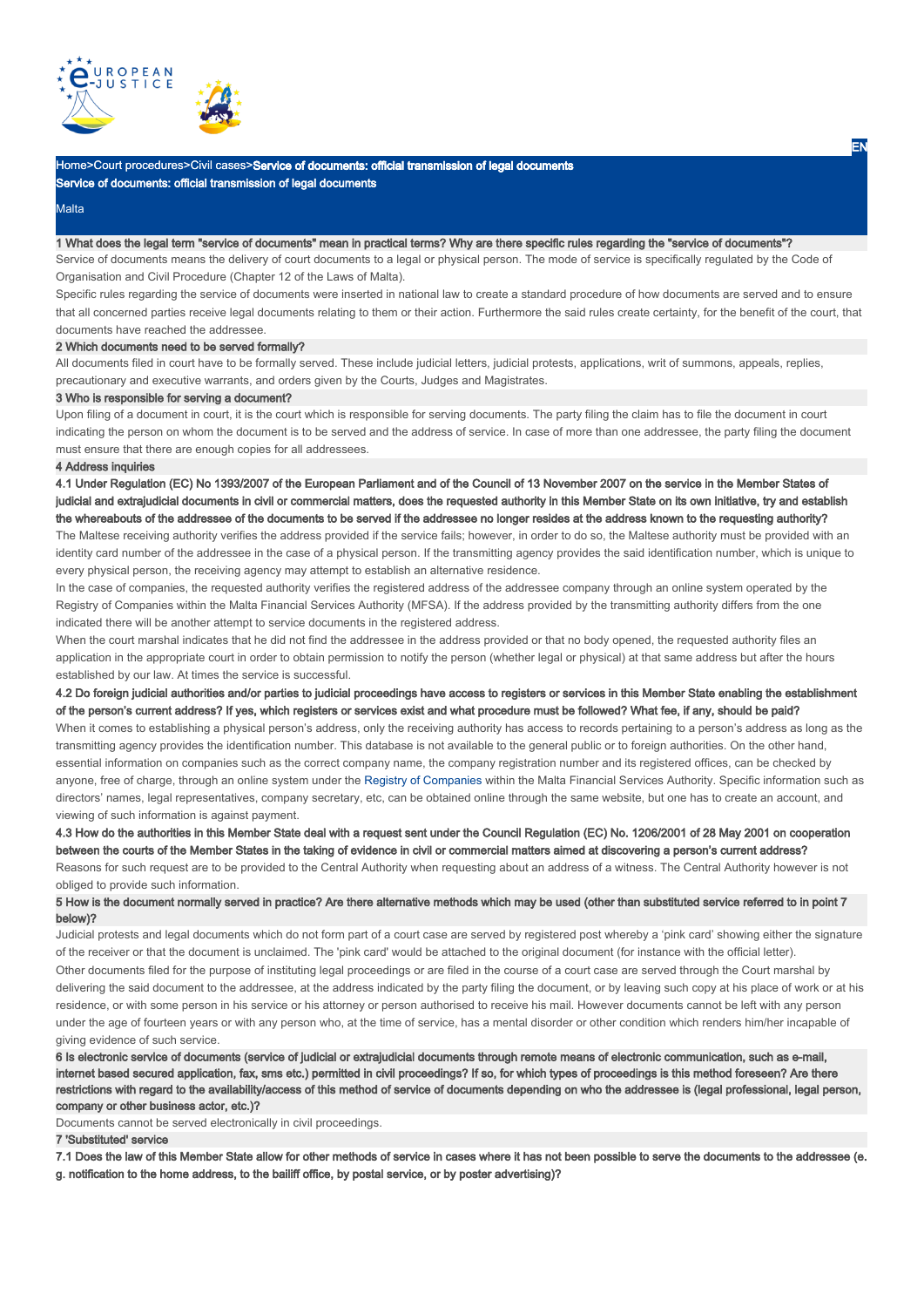The receiving agency shall cause the document to be served by attaching the document to a judicial letter filed in the Registry of the Civil Court, First Hall, in the case of documents to be served in the Island of Malta, and in the Registry of the Court of Magistrates (Gozo) in its superior jurisdiction, in the case of documents to be served in the Islands of Gozo and Comino. These documents, together with the judicial letter will be served by the Court Marshal on the person addressed. Article 187 of the Code of Organisation and Civil Procedure provides the method of how documents are to be served:

(a) Service shall be effected by the delivery of a copy of the pleading to the person on whom the pleading is to be served or by leaving such copy at the place of residence or business or place of work or postal address of such person with some member of his family or household or with some person in his service or his attorney or person authorised to receive his mail: provided that it shall not be lawful to leave such copy with any person under the age of fourteen years, or with any person who, on account of infirmity of mind, is unable to give evidence of such service. A person shall be presumed to be able to give such evidence unless the contrary is proved; and no objection may be raised on the ground of irregularity of the service for any of those reasons, if it is shown that the copy has actually reached the person to be served therewith;

(b) In the case of persons on board merchant ships, or members of the crew having no place of residence in Malta, service may be effected by delivering such copy to the master of the ship or any other person acting in that behalf;

(c) In the case of a body having a distinct legal personality, service on such body shall be effected by leaving a copy of the pleading: (i) at its registered office, principal office, or place of business or postal address with a person/s vested with the legal or judicial representation thereof or with the company secretary or with an employee of such body or (ii) with any of the aforementioned persons in the manner provided for in paragraph (a).

7.2 If other methods are applied, when are the documents deemed to have been served?

The document is deemed to be served when the person receiving the documents accepts service.

7.3 If another method of service is the deposit of the documents in a particular place (e.g. at a post office) how is the addressee informed of that deposit? n/a

## 7.4 If the addressee refuses to accept service of the documents, what are the consequences? Are the documents regarded as effectively served if the refusal wasn't legitimate?

In terms of Maltese law, where a person to whom a pleading is addressed refuses to receive it personally from an executive officer of the courts, the court may upon an application by the interested party and after hearing the executive officer of the courts and considering all the circumstances of the incident, declare by means of a decree that service shall have been effected on the day and time of the refusal and such decree shall be considered as a proof of service for all purposes of law.

Furthermore, if a person knowingly avoids, obstructs or refuses service of any act or court order or execution of any warrant or order by a court marshal, s/he shall be guilty of contempt of court and shall be liable, on conviction to (a) reprimand, (b) expulsion from the court, (c) arrest for a period of twenty-four hours in a place within the building in which the court sits, or (d) a fine (ammenda or multa).

8 Postal service from abroad (Article 14 of the Service Regulation)

8.1 If the postal service delivers a document sent from abroad to an addressee in this Member State in a situation where acknowledgment of receipt is required (Article 14 of the Service Regulation), does the postal service deliver the document only to the addressee himself/herself or may it, in accordance with national rules of postal delivery, deliver the document also to another person at the same address?

The Maltese postal service delivers mail to any individual found at the address who is ready to accept the mail, provided that he is of sound mind and not a child. There is a presumption that once an individual is found in the premises of the address and accepts the mail, then one is authorised to do so by the addressee. If one is not authorised, then one should not accept the mail, and if accepted, one then assumes the responsibility to forward it to the addressee. The recipient will sign upon delivery. This procedure is in accordance with Regulation 33 of the Postal Services (General) Regulations 2005.

8.2 Under the rules of postal delivery in this Member State how can the service of documents from abroad, under Article 14 of the Service Regulation No. 1393/2007, be effected if neither the addressee nor any other person authorised to receive the delivery (if possible under national rules of postal delivery – see above) has been reached at the address of delivery?

Once nobody is available to answer the call and accept the mail in the case of a requirement of signature upon delivery, a notice is left at the address in question, advising the addressee of the attempt of delivery. The mail would be available for collection from the nearest Post Office. It remains at the discretion of the postal service provider whether further attempts to delivery are to be made. If the mail remains uncollected, then the mail is returned to sender marked as 'unclaimed'. If the mail is refused by the addressee or his representative, then this is returned to sender forthwith marked as 'refused'. 8.3 Does the post office allow a specific period of time for collection of the documents before sending the documents back as undelivered? If yes, how is the

# addressee informed that there is mail for him to collect at the post office? If nobody is available at the address to receive the mail, a notice is left at the address in question advising the addressee of the attempt, and also informing him that the mail item would be available for collection at the nearest Post Office. If the mail remains uncollected, the postal service provider at its discretion posts a final notice to the addressee, advising that the mail item is still awaiting collection. Generally, this is done following 5 days for local registered mail

and 10 days for foreign registered mail. If such mail remains uncollected following these periods of time, then following a further 5 day wait, the mail is sent back to sender accordingly marked as 'unclaimed'. Collection of mail item/s from the Post Office is only delivered to the addressee or an authorised representative upon presentation of the notice together with an identification document (passport or identification card) of the addressee.

#### 9 Is there any written proof that the document has been served?

A certificate of service or non-service is issued.

The original documents served by registered post will have a 'pink card' attached to them. Once returned to Court, the original documents are stamped in either black ink or red ink. Black ink is used to indicate that service has taken place, indicating also to whom the document was delivered. If the document was not served, the stamp would be in red ink, and it would also bear the reason why it was not served.

Documents which are served by the court marshal are stamped either in black ink if service is in the affirmative or red ink if service is in the negative, and will bear the signature of the Court marshal who was in charge of carrying out the service.

10 What happens if something goes wrong and the addressee does not receive the document or the service is effected in violation of the law (e.g. the document is served on a third person)? Can the service of the document nevertheless be valid (e.g. can violations of the law be remedied) or must a new effort to serve the document be made?

If the addressee does not receive the documents but the documents have been validly served by leaving a copy at the address, home or place of work of the addressee, service is deemed to be complete and valid. Service effected in violation of the law can be impugned by court action. If in default of a valid service the party to be served files a reply in court or makes an appearance in court, the service is taken to have been valid.

### 11 Do I have to pay for service of a document, and if so, how much?

Through Legal Notice 148 of 2014, the receiving agency in Malta has set a fixed fee under Article 11 of Regulation 1393/2007 of €50 for each and every document to be served in Malta. This fee must be paid prior service. Payment of fees shall be made by bank transfer payable to the Office of the Attorney General, at the following bank account details: